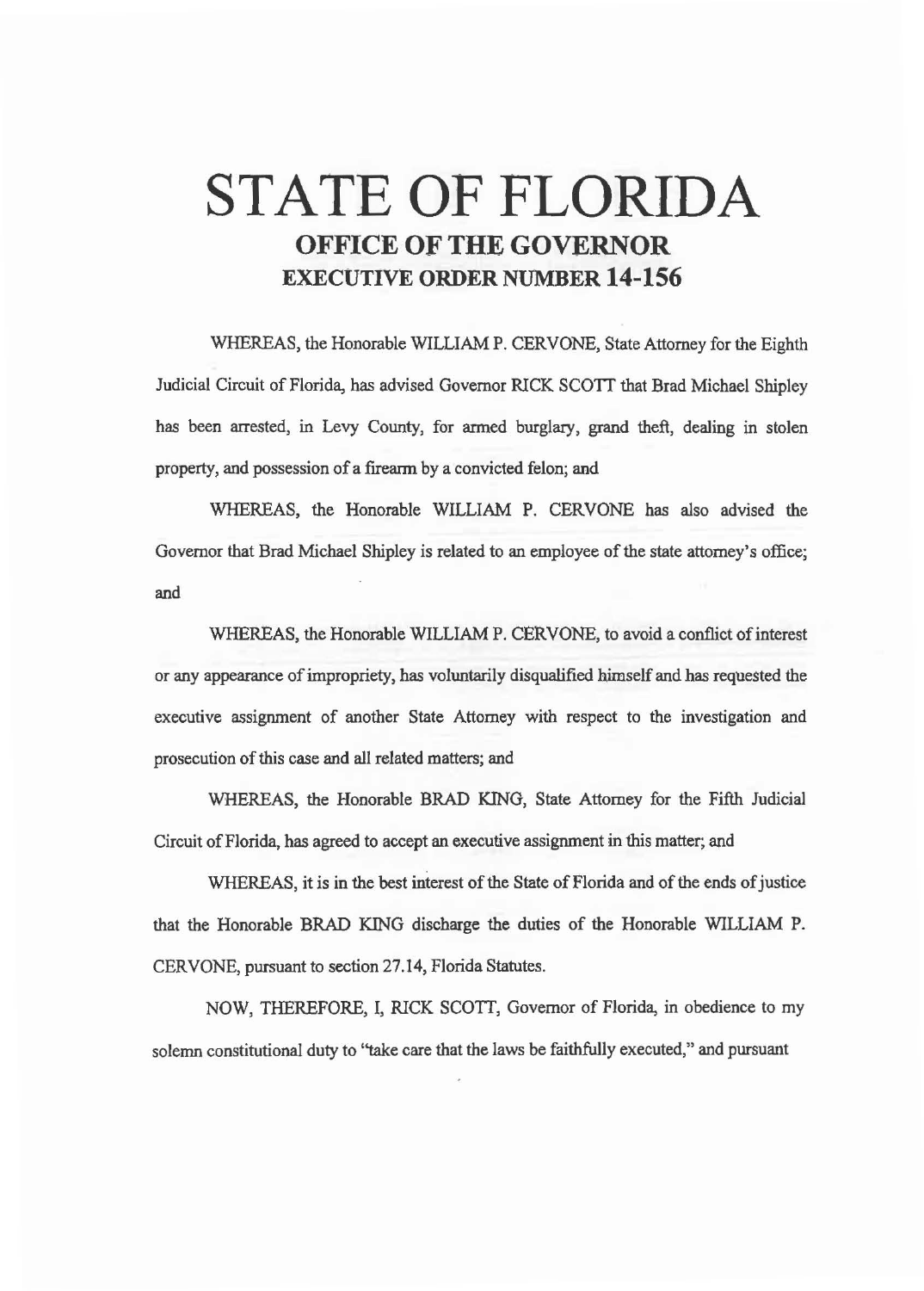to the Constitution and laws of the State of Florida, issue the following Executive Order. effective immediately:

#### Section 1.

The Honorable BRAD KING, State Attorney for the Fifth Judicial Circuit of Florida, referred to as the "Assigned State Attorney," is assigned to discharge the duties of the Honorable WILLIAM P. CERVONE, State Attorney for the Eighth Judicial Circuit of Florida, as they relate to the investigation, prosecution and all matters related to Brad Michael Shipley.

### Section 2.

The Assigned State Attorney or one or more Assistant State Attorneys and Investigators, who have been designated by the Assigned State Attorney, shall proceed immediately to the Eighth Judicial Circuit of Florida, and are vested with the authority to perform the duties prescribed herein.

## Section 3.

All residents of the Eighth Judicial Circuit are requested, and all public officials are directed, to cooperate and render whatever assistance is necessary to the Assigned State Attorney, so that justice may be served.

## Section 4.

The period of this Executive Assignment shall be for one (1) year, to and including May6, 2015.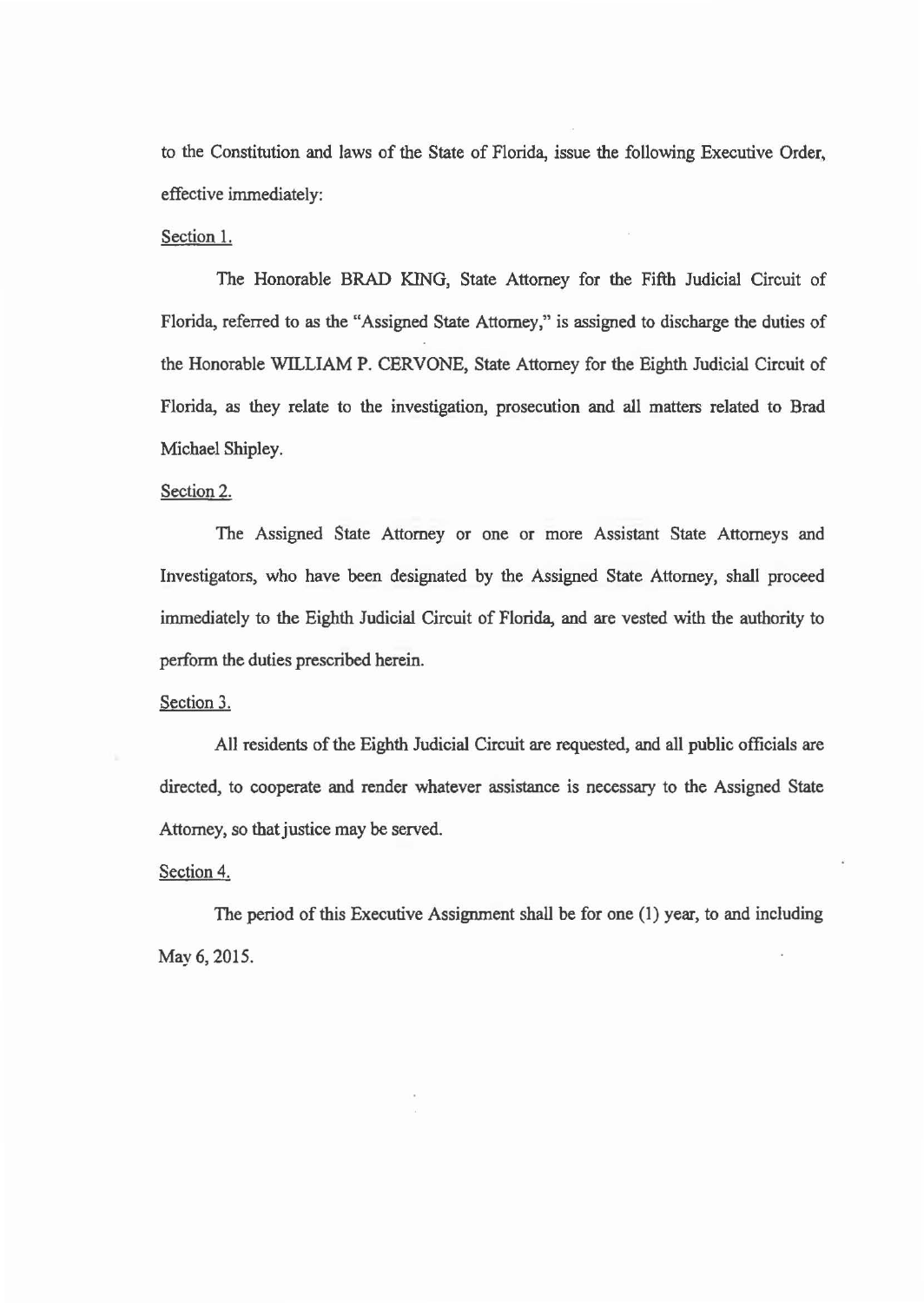Section 5.

The Assigned State Attorney shall notify the Governor on or before April 6, 2015, if additional time is required.



IN TESTIMONY WHEREOF, I have hereunto set my hand and have caused the<br>Great Seal of the State of Florida to be affixed Great Seal of the State of Florida to be affixed<br>at Tallahassee, this 6th day of May, 2014. at Tallahassee, this 6th day of May, 2014.

RICK SCOTT, GOVERNOR

ATTEST:

ECRETARY OF

 $\frac{1}{\tilde{K} \square N}$ ~::. :::% > -:'-- .,.:>-: -< .,, **FELER**<br>
Helper<br>
THE<br> **C** · m  $\overline{C}_{\alpha}$  is  $\overline{C}_{\alpha}$ 

 $\equiv$ 

 $r =$ -··

r;·

~);! N CJ;......i \_, )>r"T'l

rri  $\frac{1}{2}$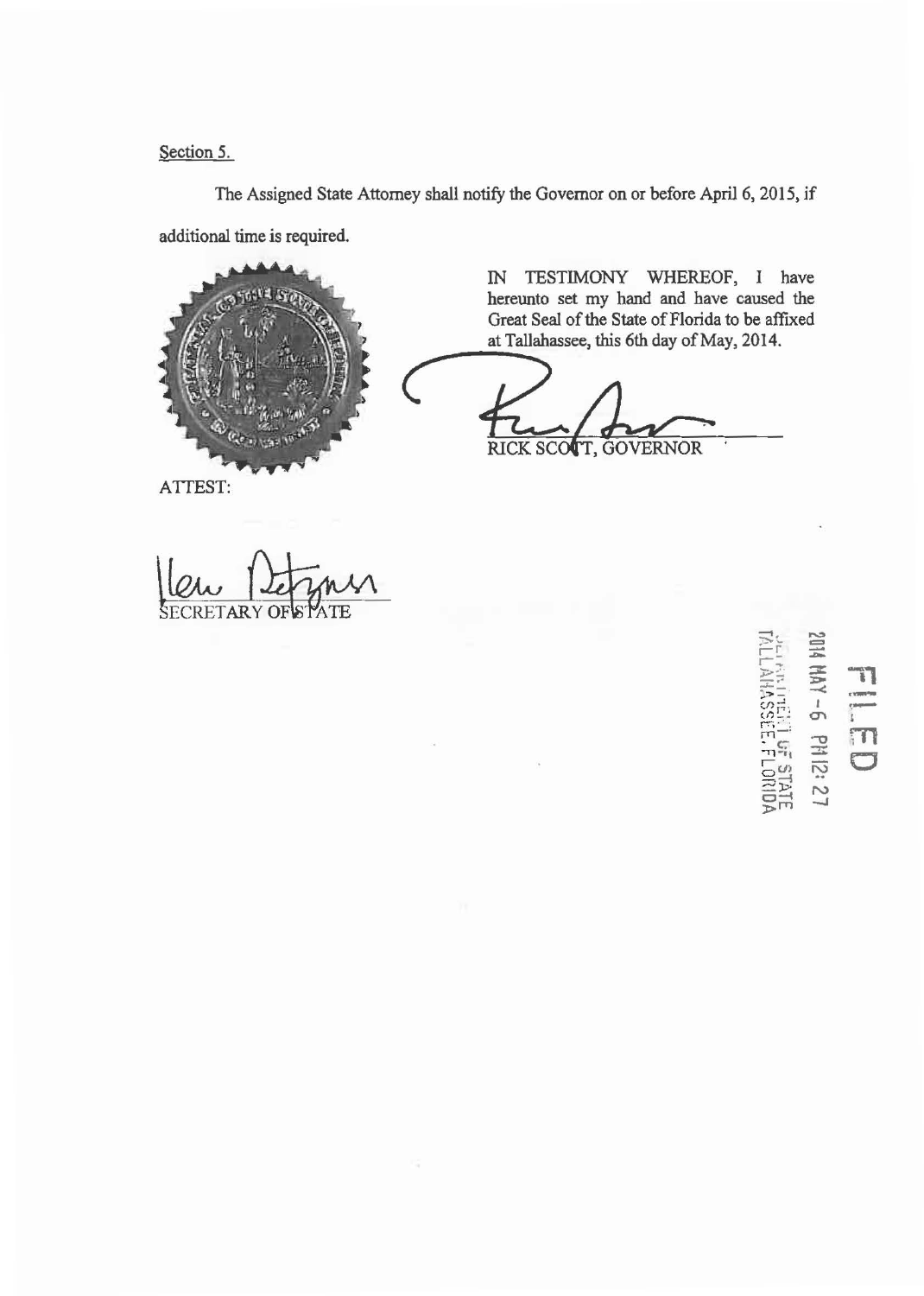

JEANNE M. SINGER<br>CHIEF ASSISTANT STATE ATTORNEY GAINESVILLE, FLORIDA 32801

BRIAN S. KRAMER<br>EXECUTIVE DIRECTOR

WILLIAM P. CERVONE TELEPHONE (352) 374 - 3670 **STATE ATTORNEY** 

EIGHTH JUDICIAL CIRCUIT OF FLORIDA SERVING ALACHUA, BAKER. BRADFORD, GILCHRIST, LEVY AND UNION COUNTIES PLEASE REPLY TO:

May 1, 2014

Honorable Rick Scott Governor, State of Florida Governor's Legal Office The Capitol, Room 209 Tallahassee, FL 32399

Re: State of Florida v. Brad Michael Shipley Levy County Case No. 38-2014-CF-217-A

Dear Governor Scott:

On April 25, 2014, the Levy County Sheriff's Office arrested Brad Michael Shipley for the felony offenses of Burglary/ Armed, Grand Theft, Dealing In Stolen Property, and Possession Of A Firearm By A Convicted Felon.

Shipley is the nephew of a long time employee of mine who works primarily in my Levy County office. He has previously been arrested on multiple occasions and as I have done on each of those cases I believe that I must ask that this case be reassigned to a prosecutor outside of the 8<sup>th</sup> Circuit in order to avoid any appearance of impropriety. I therefore request that you make such an assignment.

Please note that Shipley is scheduled for a Bond Reduction Hearing on May  $7<sup>th</sup>$  and that his arrest has set other timeframes such as speedy trial into motion. I will maintain possession of the paperwork received from law enforcement to date until such time as an appointment has been made and will be ready to transfer it to the appointed office at that time.

Sincerel

William P. Cervone State Attorney

WPC/am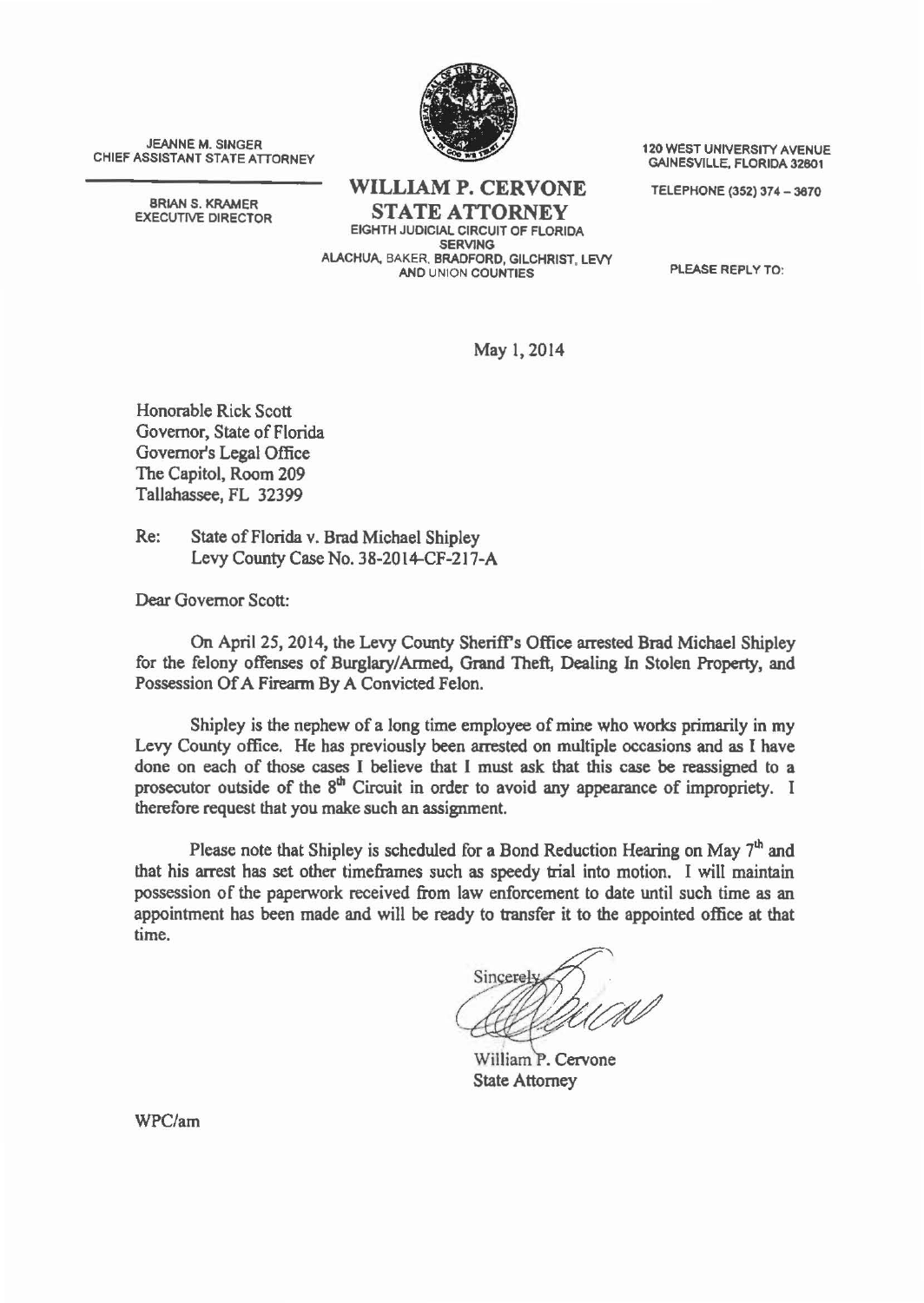#### **Smith, Susan**

| From:    | Debbie Allen [DAllen@sao5.org]                                                                 |
|----------|------------------------------------------------------------------------------------------------|
| Sent:    | Monday, May 05, 2014 8:47 AM                                                                   |
| To:      | Smith, Susan                                                                                   |
| Subject: | FW: re: Executive Assignment Request from the 8th Circuit - Brad Michael Shipley (Levy<br>Co.) |

Sorry for the delay. Yes, we will take it but the file needs to get here ASAP. Thanks.

>>> "Smith, Susan" <Susan.Smith@eog.MyFlorida.com> 5/2/2014 1:29 PM >>>

Brad Michael Shipley was arrested on April 25, 2014, in Levy County, for burglary/armed, grand theft, dealing in stolen property, and possession of a firearm by a convicted felony . Mr. Shipley is related to a long time employee who works primarily in the Lee County Office. A bond reduction hearing is scheduled for May 7th and speedy trail time constraints apply to this case. Can your office handle this assignment?

Susan L. Smith

Criminal Justice Liaison &

Victims' Rights Coordinator

Executive Office of Governor Rick Scott

The Capitol, Suite 209

- Tallahassee, FL 32399-0001
- Phone: 850.717.9310
- Direct: 850.717 .9311
- Fax: 850.488.9810

<http://www .twitter.com/ItsWorkingFL>

From: Anne McKinley [mailto:mckinleya@sao8.org] Sent: Friday, May 02, 2014 1:23 PM To : Smith, Susan Subject: re: Executive Assignment Request - Brad Michael Shipley

Susan,

The hard copy will go in the mail today.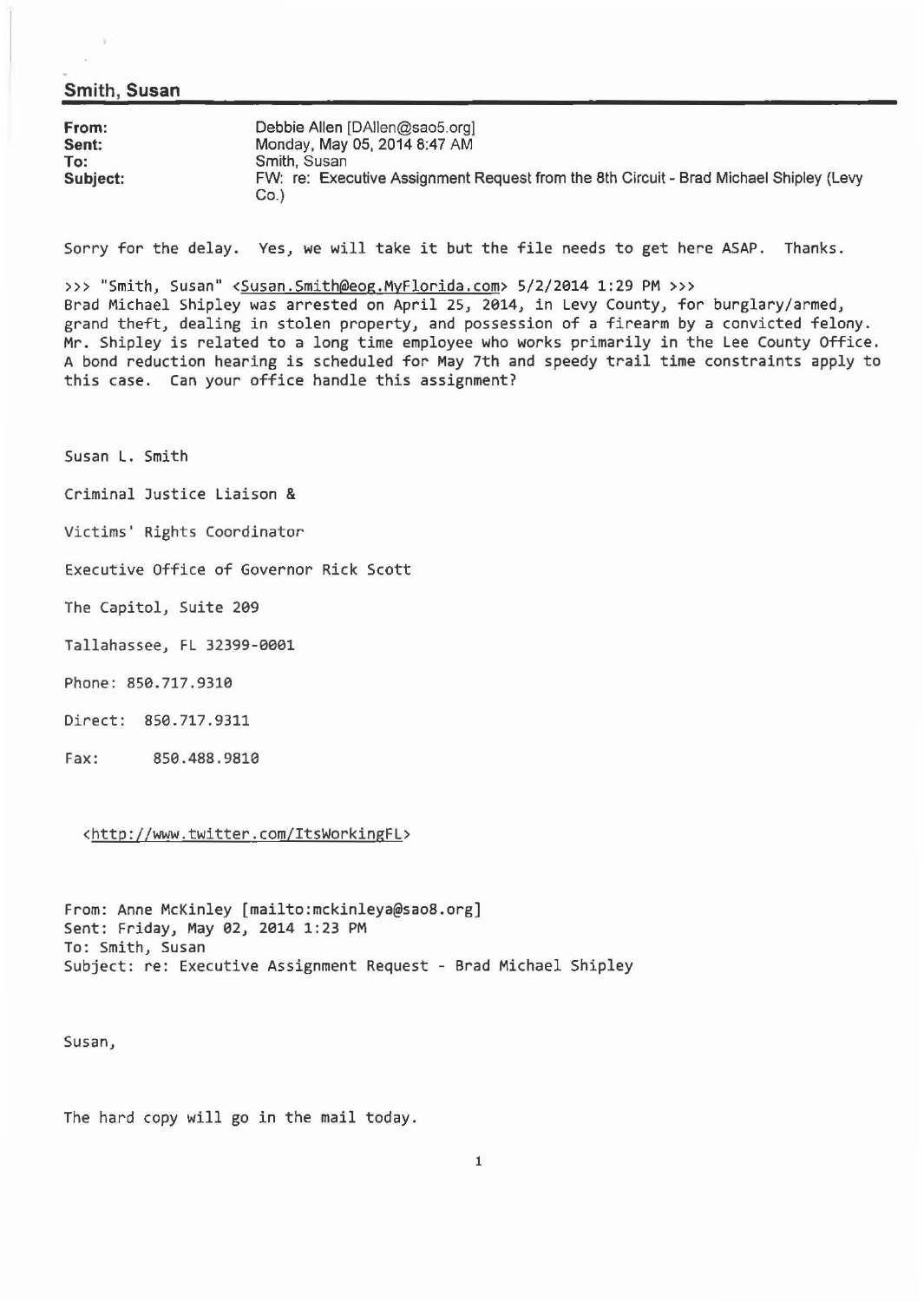Thank you,

 $\sim$   $\lambda$ 

ý

Anne McKinley

SA0-8

Under Florida law, email addresses are public records. If you do not want your email address released in response to a public records request, do not send electronic mail to this entity. Instead, contact this office by phone or in writing.